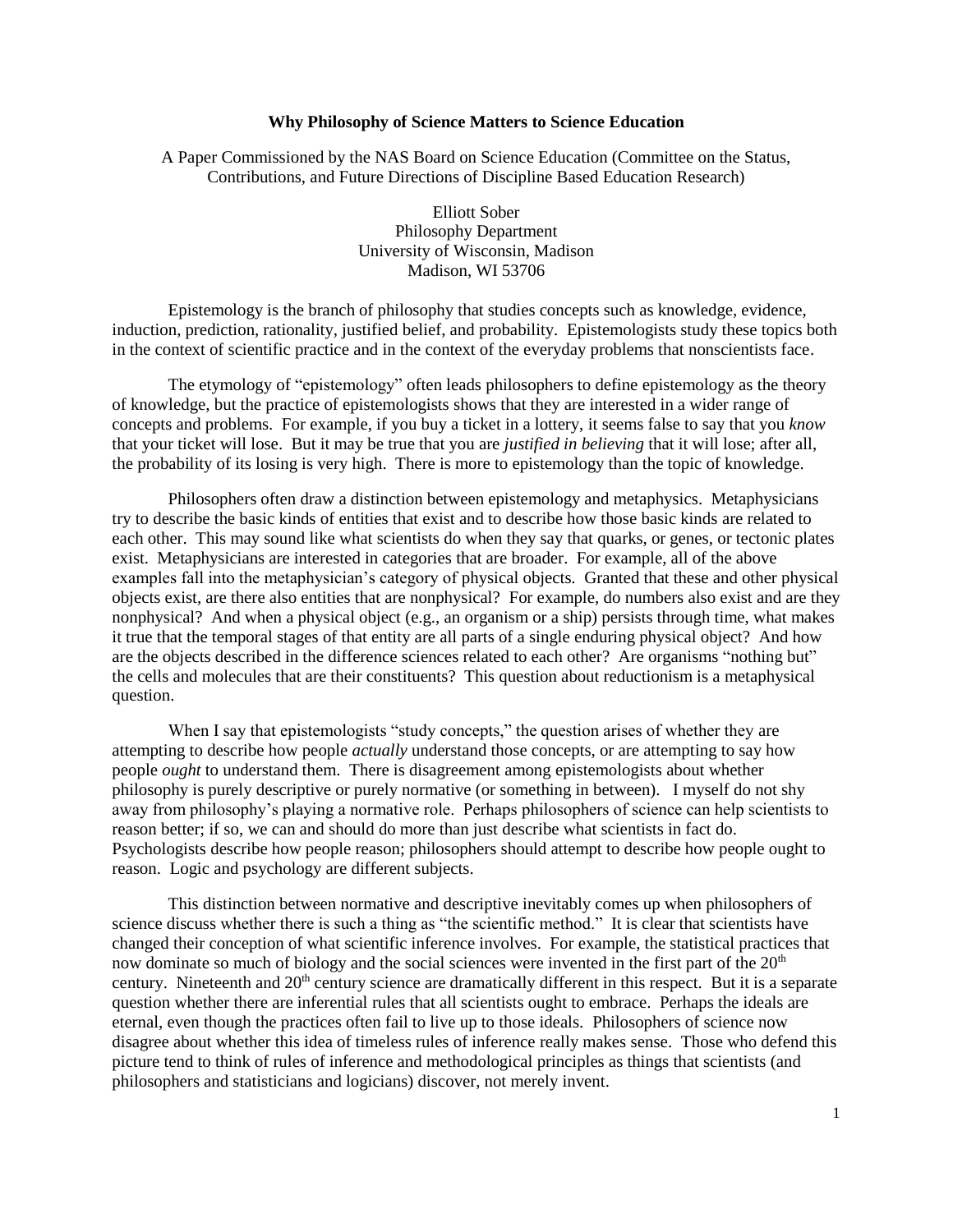Philosophers of science also disagree about whether the idea of "the scientific method" makes sense when we survey the different branches of contemporary science. Since the 1960s, philosophers of science have paid more and more attention to philosophical questions that arise only in specific scientific disciplines. Before that time, the field was largely dominated by *general* philosophy of science. For example, when Hempel (1965) asked what a scientific explanation is, he assumed that the nature of explanation is the same across the sciences. Since the 1960s, a lot more attention has been paid to philosophy of biology, philosophy of cognitive science, and philosophy of economics. These newer "philosophies of the special sciences" joined the already existing field of philosophy of physics, which has always played an important part in philosophy of science. Philosophers of science now emphasize differences among the sciences more than their predecessors did. Although this shift sometimes reflects a substantive disagreement, often it involves a shift in interest. When one philosopher emphasizes similarities across the sciences and another emphasizes differences, they needn't be disagreeing. There has been a shift in the field towards splitting and away from lumping.

I'll begin with an aspect of scientific reasoning about which there is pretty wide agreement. Philosophers of science generally agree that all sciences use deductive reasoning and, moreover, that the rules of deductive reasoning are the same regardless of what the scientific subject matter is. Consider, for example, the following two inferences:

| If this organism is a mammal, then it | If this particle is a proton, then it |
|---------------------------------------|---------------------------------------|
| is a tetrapod.                        | has a positive charge.                |
| This organism is a mammal.            | This particle is a proton.            |
| This organism is a tetrapod.          | This particle has positive charge.    |

In each of these arguments, the statements above the line are the argument's premises; the statement below is the conclusion. These two inferences have different subject matters — the one from biology, the other from physics ─ but they also have something in common. Both exemplify a form of inference called *modus ponens*:

If A, then B A (MP) ────────── B

Here A and B represent any two propositions. Take any two sentences and substitute one of them for A and the other for B in the MP schema. The result will be an argument that has the form *modus ponens*. Logicians use the term "deductive validity" to describe this and other argument forms. Each and every *modus ponens* argument has the following property: if the premises are true, then the conclusion must be true. Just as it doesn't matter whether the subject matter of the argument is from physics or biology, it also doesn't matter whether the subject matter comes from a science or from everyday life. The rules of deductive logic are the same. This is the standard view of deductive logic  $-$  it describes rules of inference that are not subject-matter specific.

*Modus ponens* will probably strike the reader as an obviously valid form of deductive inference, so this example in which the sciences all use the same rule of inference may seem to be trivial, and so not helpful if the task is to improve scientific practice and science education. My reply is that cognitive psychologists have shown that scientists and nonscientists alike often reason fallaciously when it comes to deductive problems (Kahneman, Tversky, and Slovic 1982). A much discussed example is the Wason (1966) selection task. Consider the four cards shown below and the rule "If a card has an even number on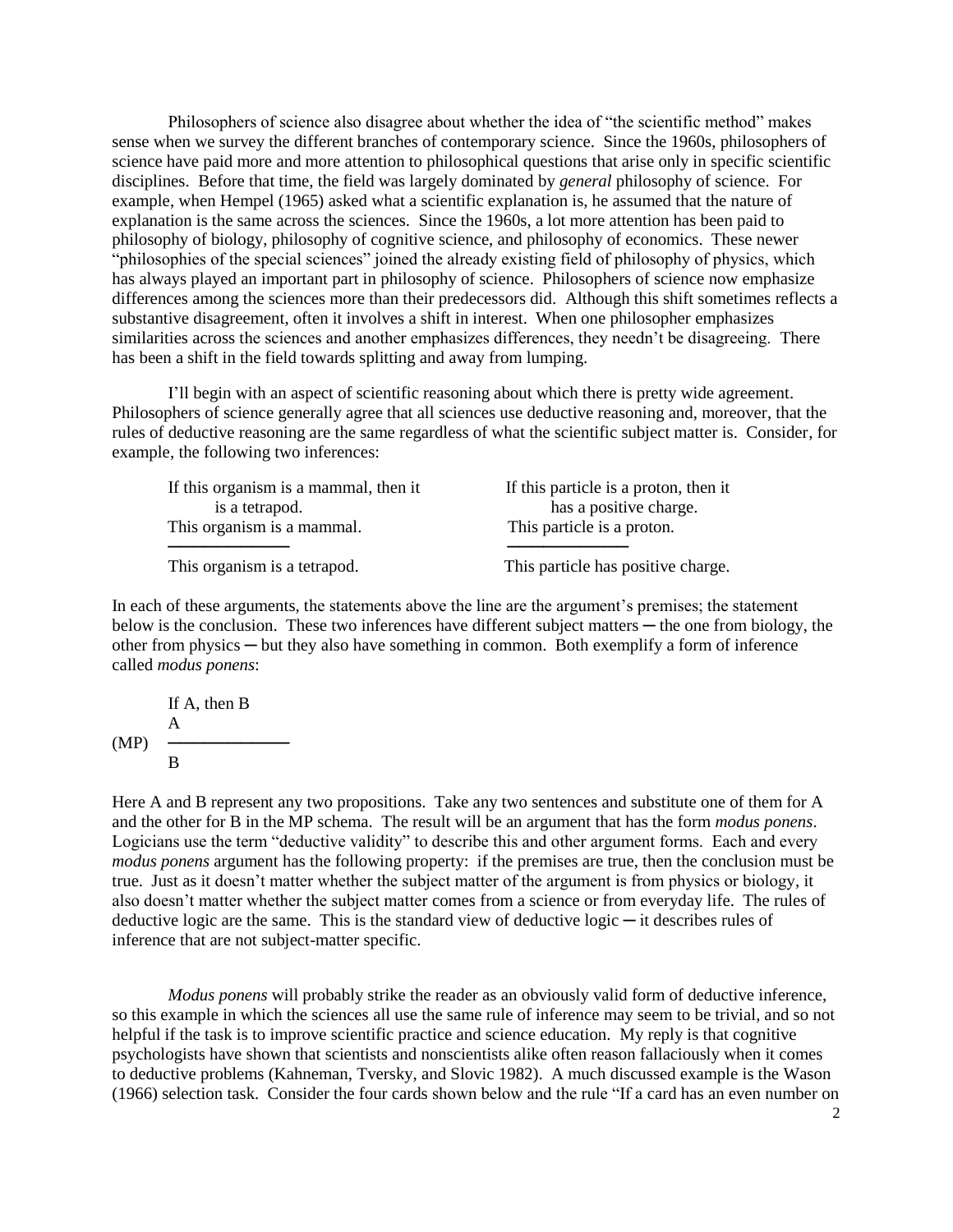one side, then it says *yes* on the other." Which of the cards do you need to turn over if you wish to see whether the rule is true?



Most people taking this test mention (a) but many fail to mention (d); cards (b) and (c) are in fact irrelevant to testing the rule, but many subjects mention these. Solving the Wason selection problem involves seeing that the conditional "If something has characteristic X, then it has characteristic Y" is falsified by anything that has X and lacks Y. Cards (a) and (d) are potential falsifiers of the rule stated; this is why it is relevant to check their flipsides. Cards (b) and (c) are not potential falsifiers, which is why there is no point in flipping them over.

The idea that deductive logic describes a set of inference rules that apply to all subject matters has its counterpart in probability and statistics. Although statistics courses are often taught with a focus on specific domains of application (as in undergraduate courses on *bio*statistics), practitioners usually recognize that the procedures they use apply across a much broader range of subject matters. And just as is true with deductive reasoning, there are patterns of mistakes that people often make when reasoning about probability and statistics. Here is an example:

The University of Berkeley some years back found evidence that there was sex discrimination in admission to graduate school (Cartwright 1979). It was observed that

(1) A smaller percentage of women were admitted to graduate school than men.

But when the University looked more closely at the evidence, they also found that:

(2) In each department, the percentage of women admitted is the same as the percentage of men.

How can (1) and (2) both be true? The answer is that this is an instance of Simpson's (1951) paradox. But what does that mean?

Let's look at a simple, hypothetical example, that illustrates the idea. Suppose 1000 women and 1000 men apply to graduate school and that there are just two departments in the university, D1 and D2. In accordance with (1) suppose that 220 women and 380 men are admitted. But how can (2) be true? Suppose that the admissions rates for men and women in the two departments are:

| <b>Admission Rates</b> |                |     |
|------------------------|----------------|-----|
|                        | D <sub>1</sub> | D2  |
| Male                   | 20%            | 40% |
| Female                 | 20%            | 40% |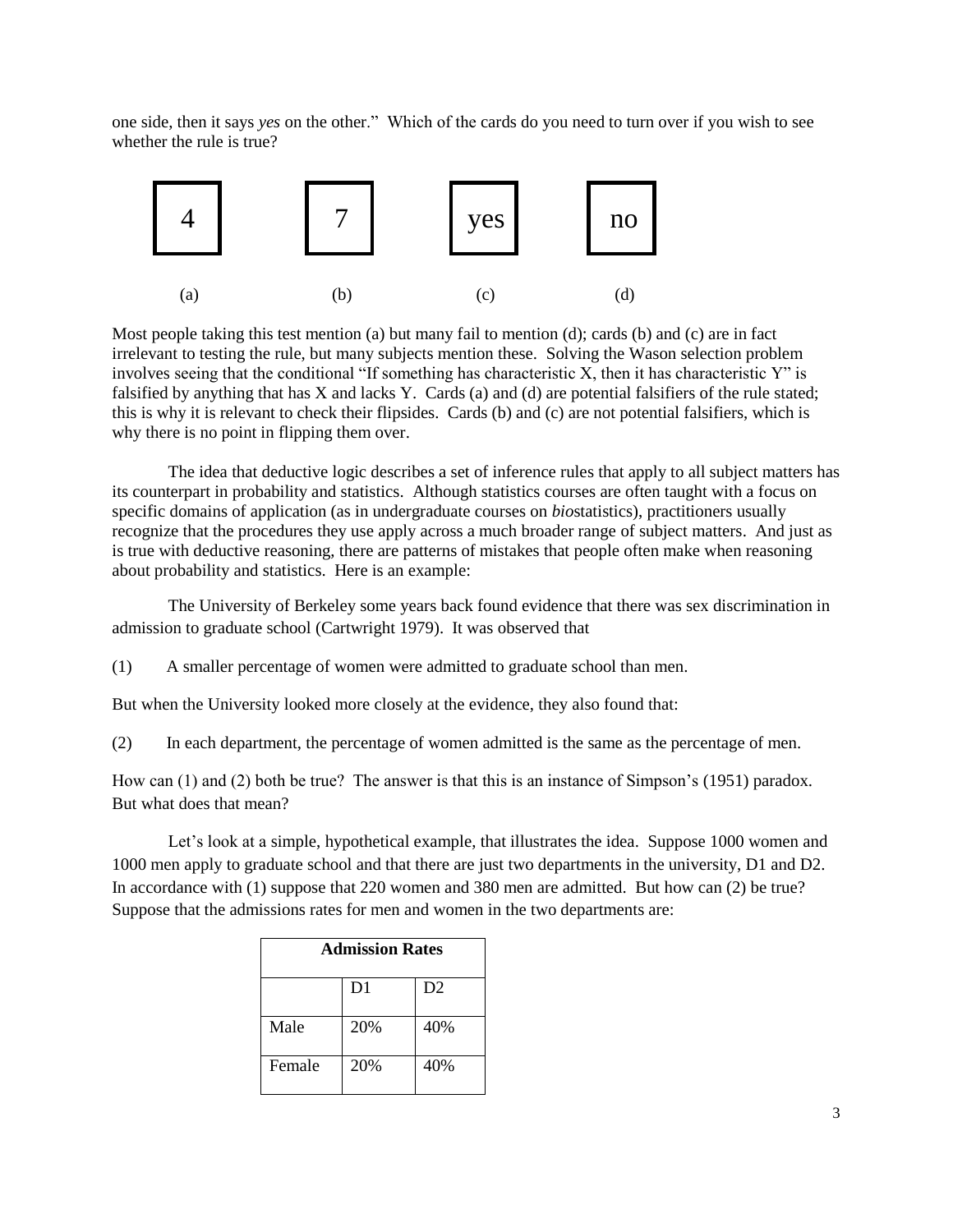Now suppose that most men apply to D2 and most women apply to D1:

| <b>Numbers Applying</b> |                |     |
|-------------------------|----------------|-----|
|                         | D <sub>1</sub> | D2  |
| Male                    | 100            | 900 |
| Female                  | 900            | 100 |

Given the admission rates and the numbers applying, the result is:

| <b>Numbers Admitted</b> |                |     |
|-------------------------|----------------|-----|
|                         | D <sub>1</sub> | D2  |
| Male                    | 20             | 360 |
| Female                  | 180            | 40  |

Notice from this last table that 380 men out of the 1000 applying are admitted, while 220 women out of the 1000 applying are. In this example, propositions (1) and (2) are both true.

What this example illustrates is that the following argument is fallacious: "Since each department admits the same percentage of women as men, the University as a whole must admit the same percentage of women as men. This seems clear -- what is true in each part must also be true in the whole." This line of reasoning will be correct if there is no correlation between an applicant's sex and the department applied to which the applicant applies. But, in this example, these two characteristics are not independent. Men tend to apply to one department and women to the other.

Understanding Simpson's paradox turns out to be important in connection with an important problem in evolutionary biology – the question of how natural selection can cause altruistic characteristics to evolve (Sober 1993). The puzzle begins with two definitional truths in evolutionary theory:

- (3) Altruists have lower fitness than selfish individuals who live in the same group.
- (4) When a population evolves under the control of natural selection, fitter traits increase in frequency and less fit traits decline.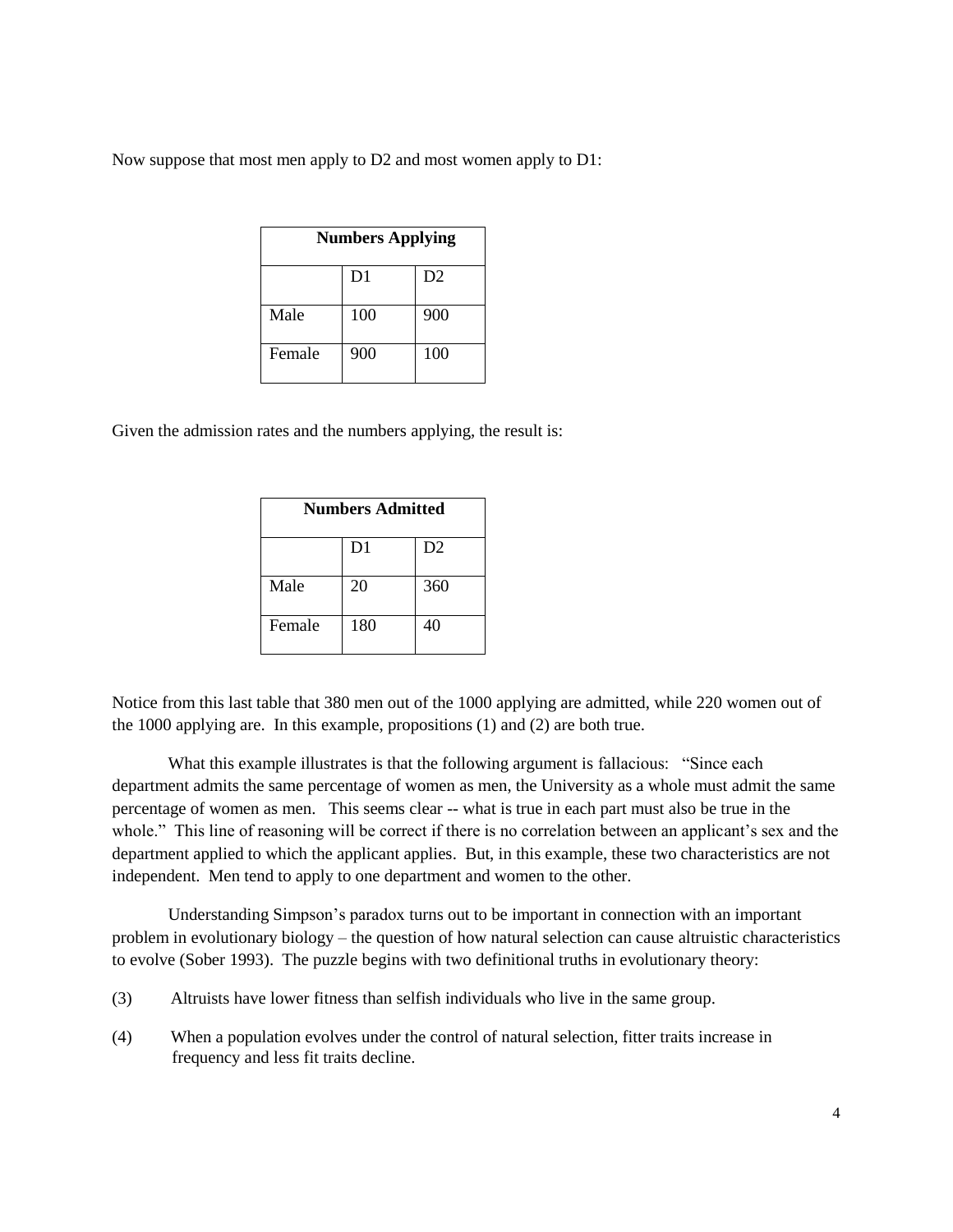An organism's fitness is its ability to survive and reproduce in its environment. Evolutionary biologists use the term "altruism" to apply to organisms that confer fitness benefits on others at a fitness cost to self. Organisms do not need to think or feel anything to be altruistic; the term is defined solely in terms of fitness consequences of a behavior.

It may seem to follow from propositions (3) and (4) that altruism cannot evolve when the evolutionary process is controlled by natural selection. In fact, this does not follow. To see why, we need to think about Simpson's paradox. Suppose, for example, that there are two groups of organisms that each contain altruists and selfish individuals in the parental generation. Each group contains 100 individuals:

| <b>Numbers of Parents</b> |         |         |
|---------------------------|---------|---------|
|                           | Group 1 | Group 2 |
| <b>Altruists</b>          | 90      | 10      |
| Selfish<br>Individuals    | 10      | 90      |

Suppose that these parents reproduce asexually, with an individual's fitness (its number of offspring) depending on its own phenotype (altruistic or selfish) and also on the type of group it inhabits:

| <b>Fitnesses of Parents</b> |         |                       |
|-----------------------------|---------|-----------------------|
|                             | Group 1 | Group 2               |
| <b>Altruists</b>            | 3       |                       |
| Selfish<br>Individuals      |         | $\mathcal{D}_{\cdot}$ |

Notice that in each group, altruists are less fit than selfish individuals. However the average fitnesses of the two traits are

 $w_A = 0.9(3) + 0.1(1) = 2.8$   $w_S = 0.1(4) + 0.9(2) = 2.2$ 

The average fitness of altruism is greater than the average fitness of selfishness. Simpson's paradox strikes again.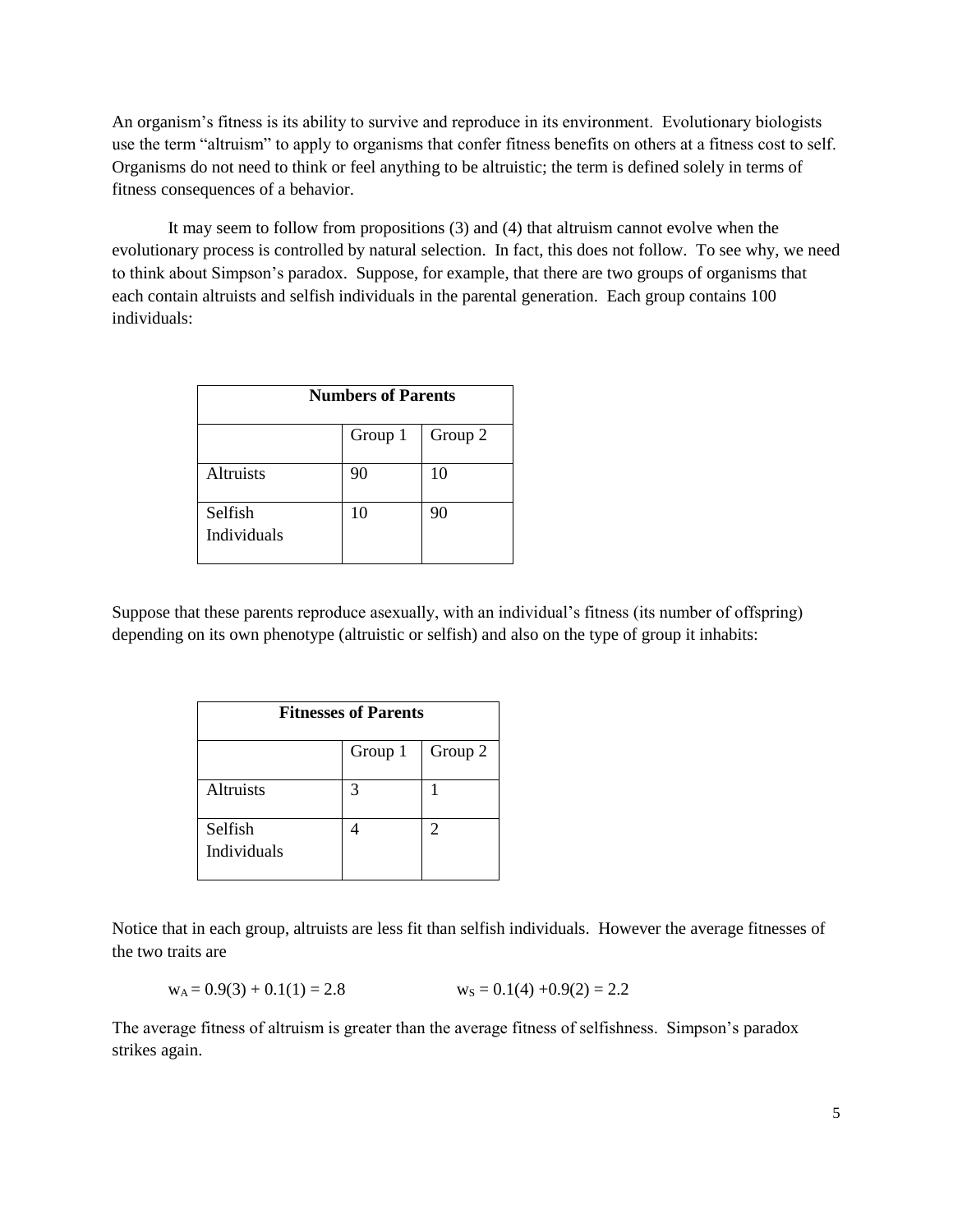Let's suppose that individuals in the first generation reproduce and then die, and that offspring have the same traits as their parents. The following table describes what the next generation will look like:

| <b>Numbers of Offspring</b> |         |         |
|-----------------------------|---------|---------|
|                             | Group 1 | Group 2 |
| <b>Altruists</b>            | 270     | 10      |
| Selfish<br>Individuals      | 40      | 180     |

Recall that the parental generation had 50% altruism. In the offspring generation, there are 280 altruists and 220 selfish individuals in total, so the frequency of altruism has gone up. However, the frequency of altruism declines in each group. It drops from  $90\%$  to  $270/310 = 87\%$  in Group 1 and from 10% to  $10/190 = 5\%$  in Group 2.

Who would have thought that the same principles of reasoning that are essential to understanding the Berkeley sex discrimination case also are pertinent to understanding the evolution of altruism? The subject matters are so different, how could there be a connecting thread? This result is less surprising when one takes seriously the idea that logic, probability, and statistics describe inference rules that are subject-matter neutral.

The smooth pattern I have described so far – a principle of inference that makes sense in one domain and it also applies unproblematically to another – needs to be supplemented by another. Sometimes a principle that seems sensible in one domain turns out to be problematic when applied to another. This makes one realize that the principle needs to be restricted or modified in some way that wasn't immediately obvious when only the first domain of application was considered.

Consider, for example, Alfred Wegener's (1924) defense of the hypothesis of continental drift. Wegener noticed that the wiggles in the east coast of South America correspond rather exactly to the wiggles in the west coast of Africa. The pattern is "as if we were to refit the torn pieces of a newspaper by matching their edges and then check whether the lines of print run smoothly across (Wegener 1924, p. 77)." Wegener also noticed that the distribution of geological strata down one coast matches the distribution down the other. And he further observed that the distribution of organisms down the two coasts – both fossilized and extant – also show a detailed correlation. Wegener argued that this systematic matching is strong evidence that the continents had once been in contact and then had drifted apart. Wegener encountered intense opposition from geophysicists, who didn't see how continents could plough through the ocean floor. It was only with the later development of plate tectonics that geophysicists were able to accept continental drift. Wegener, unfortunately, had argued not just that the continents were once in contact; he also maintained that they plough through the ocean floor. Later work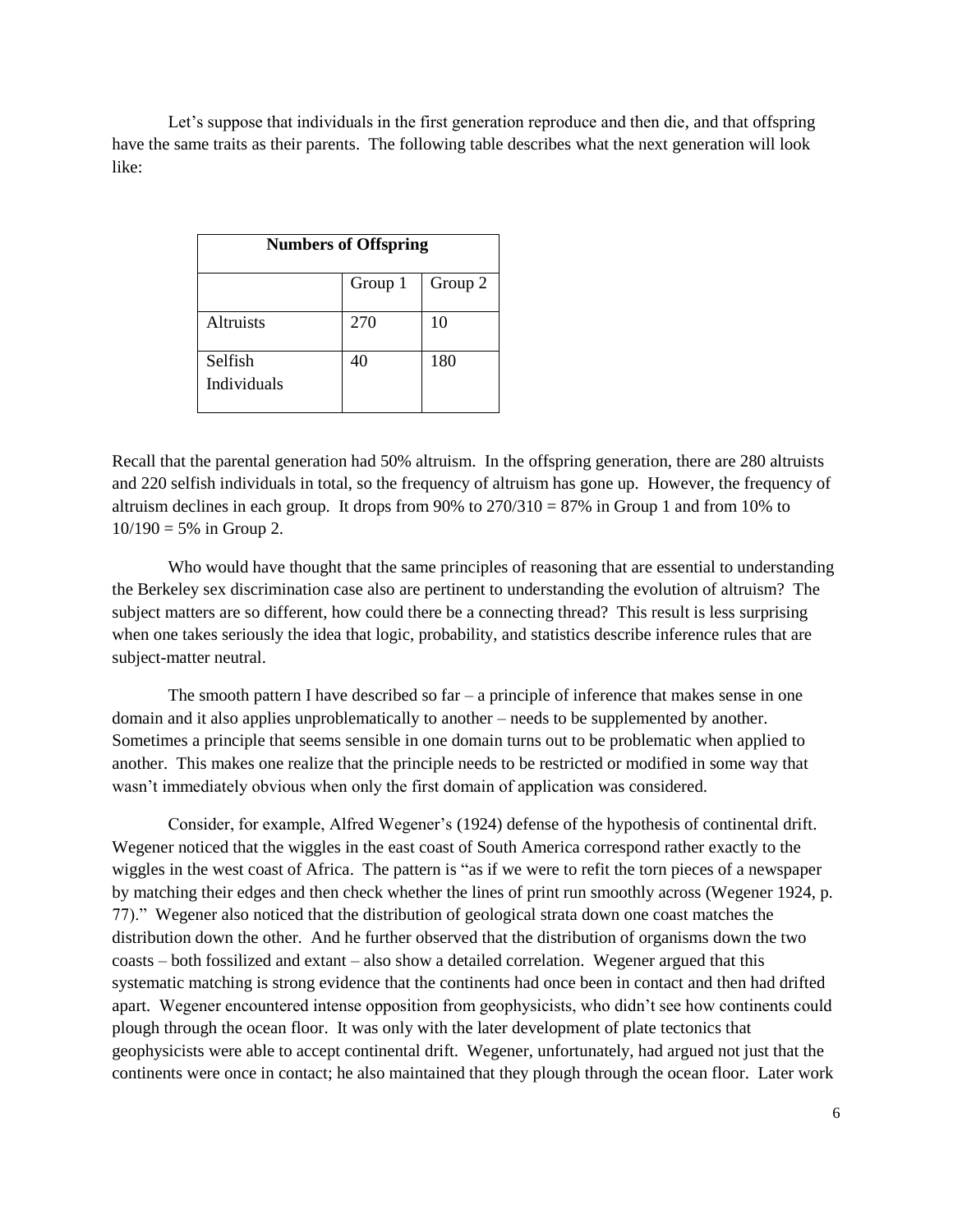showed that he was half right and half wrong – the continents were in contact, but they sit on plates and a continent and its plate move together (LeGrand 1989).

Wegener's argument suggests the following principle:

(PCC) If X and Y are correlated, then either X caused Y, or Y caused X, or X and Y trace back to a common cause C.

The philosopher of science Hans Reichenbach (1956) called this the *principle of the common cause*. A shorthand statement of this principle is the claim that correlated events are always causally connected. The example of continental drift, as well as many others, from a variety of sciences, make the PCC sound entirely sensible. Although some early statisticians realized that correlations can exist between events that are not causally connected (Yule 1926), it was not until the flowering of quantum mechanics that it became widely recognized that the PCC may be over-stated. A standard interpretation of quantum mechanics asserts that simultaneous events are sometimes correlated without there being a common cause; if so, the correlation is just a brute fact. This means that the PCC needs to be reformulated. Principles that sound perfectly reasonable in one domain may turn out to be problematic when other applications are considered.

I have emphasized the deep epistemological links that connect the sciences. However, it cannot be denied that the sciences have different subject matters, and that science education has those specific subject matters as its main focus. For example, a molecular biologist who does a polymerase chain reaction to produce millions of copies of a given DNA sequence needs to master a specific set of laboratory techniques and a body of theory, both to do the process properly and to make use of the results. This is why the theories and practices that get emphasized in science education are so strongly focused on the specifics of the science being studied. Yet, at the same time, science education needs to prepare future scientists for dealing with subject matters that do not exist now. And scientists trained in one subject matter frequently need to retool so that they can shift to another subject matter. New problems will arise in the future, and many scientists will shift subjects in the course of their careers. Scientists who face these changes have a lot to learn, but they needn't start from zero. Reasoning tools carry over. This should be an important part of education in the different scientific disciplines.

But the case for studying logic, probability, statistics, and philosophy of science is stronger. Even when scientists do not change their areas of inquiry, they need to understand the inferential tools that they deploy. Just as understanding a scientific theory or framework involves more than memorizing a list of facts, so too does understanding an inference procedure involve more than memorizing the cookbook recipes that are taught so often under the heading of "methods."

## **References**

Cartwright, Nancy (1979): "Causal Laws and Effective Strategies," *Nous* 13: 419-437.

Hempel, C. (1965): *Aspects of Scientific Explanation and Other Essays in the Philosophy of Science*. New York: Free Press.